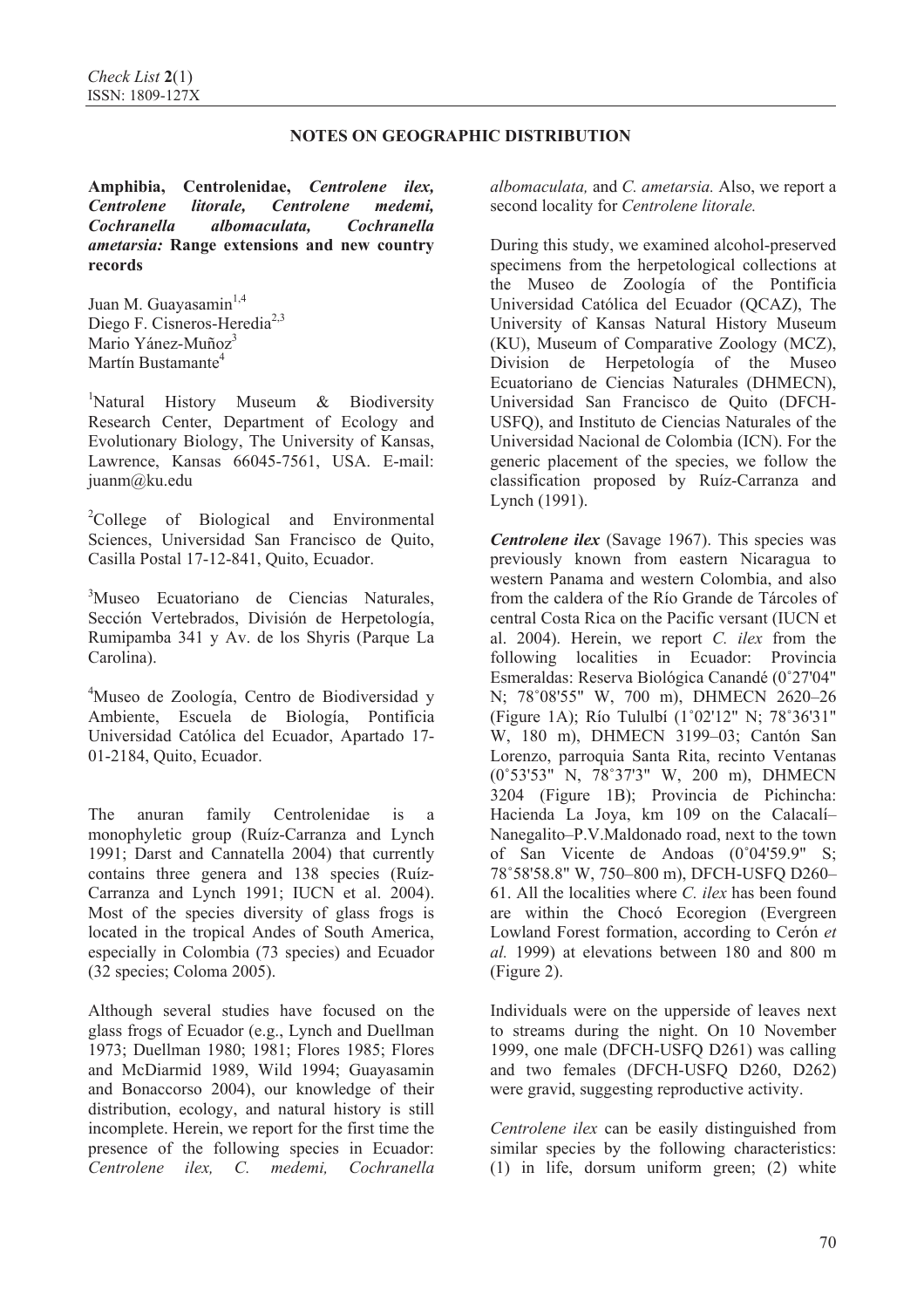ventral parietal peritoneum; (3) adult males with sharp, pointed humeral spine embedded in arm musculature; (4) prepollical spine not separated from Finger I; (5) iris ivory white with black

reticulum; and (6) SVL 27.0–29.0 mm in adult males, 28.0–34.0 mm in adult females (Savage 2002).



**Figure 1.** New records of glass frogs in Ecuador. (A) *Centrolene ilex,* Reserva Biológica Canandé, Provincia Esmeraldas, DHMECN 2623; (B) *C. ilex,* Recinto Ventanas, Provincia Esmeraldas, DHMECN 3204; (C) *Centrolene litorale,* Río Cachabí, Provincia Esmeraldas, DHMECN 3198; (D) *Centrolene medemi,* 2 km SSW of the junction between Río Reventador and Baeza-Lumbaqui road, Provincia Napo, KU 164493, photo by W. E. Duellman; (E) *Cochranella albomaculata,* 6 km SE of Lita, Provincia Imbabura, QCAZ 4324; (F) *Cochranella ametarsia,* Puerto Bolívar, Provincia Sucumbíos, QCAZ 28138.

*Centrolene litorale* Ruíz-Carranza and Lynch 1996. *Centrolene litorale* was described from La Guayacana (1˚49'48" N, 78˚46'12" W, 100 m), a locality at the Pacific lowlands of Colombia. The presence of *Centrolene litorale* (Figure 1C) in Ecuador was first mentioned by Grant and Morales (2004) from Tsejpu, Rio Zapallo (0˚43'59.9" N, 78˚55'59.9" W, 150 m, in the Provincia Esmeraldas. Herein we report the second locality in Ecuador: Provincia Esmeraldas: Río Cachabí (1˚01'59.9" N, 78˚46'00" W, 200 m),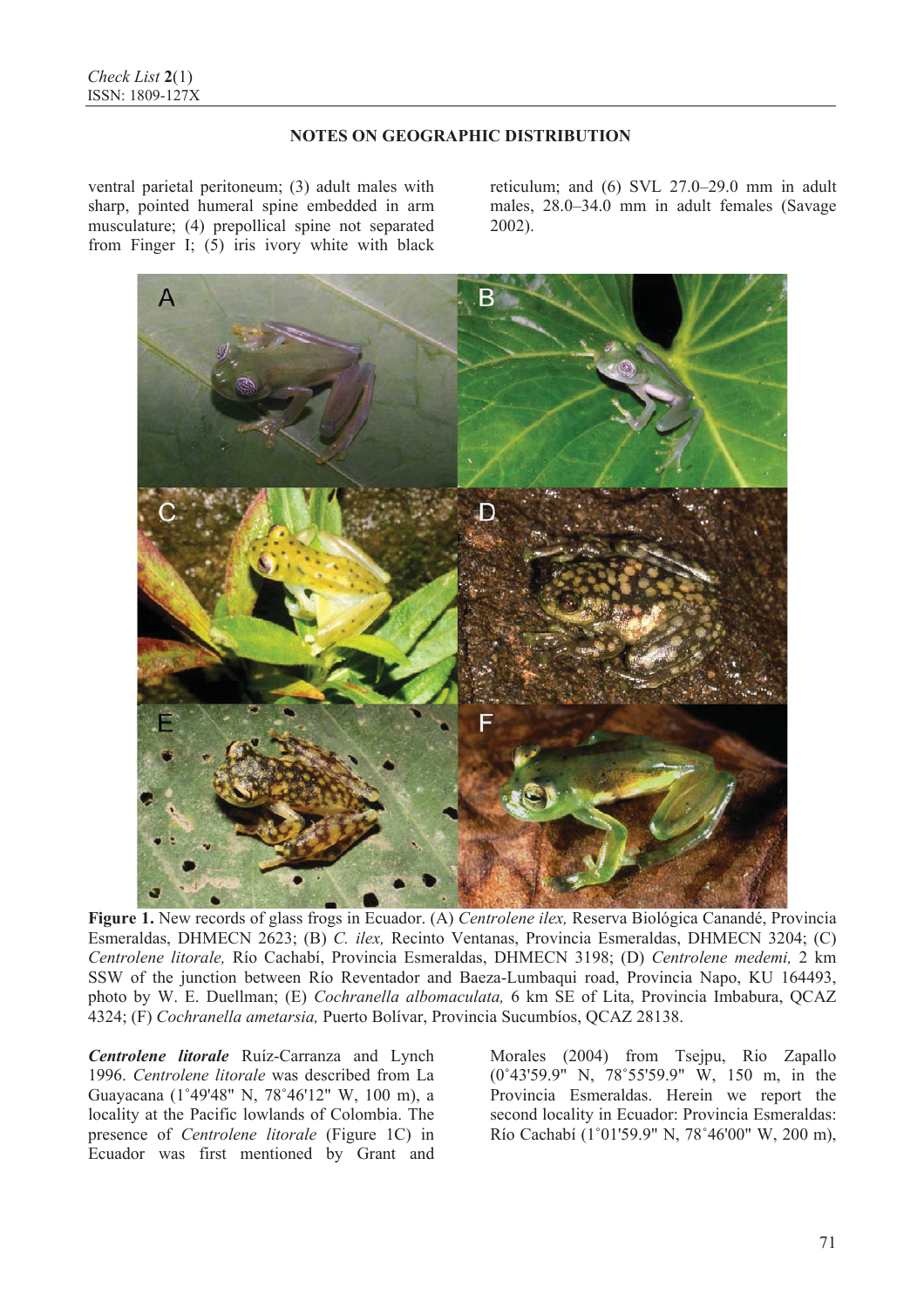2 km NE Urbina on the San Lorenzo–Lita road, DHMECN 3198 (Figure 3).

*Centrolene litorale* can be identified by the combination of the following characteristics: (1) in life, dorsum yellowish green with dark gray spots; (2) white ventral parietal peritoneum; (3) adult males with visible small humeral spine; (4) prepollical spine clearly separated from Finger I; (5) iris gray without evident dark reticulation; and (6) SVL 20.0 mm in one adult male (ICN 13821).



**Figure 2.** Distribution of *Centrolene ilex* in Ecuador (open circles).



**Figure 3.** Distribution of *Centrolene litorale* in Colombia and Ecuador (open circles).

*Centrolene medemi* (Cochran and Goin 1970). In Colombia, this species (Figure 1D) has been registered from several localities on the eastern slope of the Cordillera Oriental (Departamento de Caquetá: Municipio de Florencia: 21.7–55 km NNW of Florencia on the Florencia–Guadalupe road, 790–1370 m; Suárez-Mayorga 1999) and one locality from the western slope of the Cordillera Oriental (Departamento de Tolima: Iconouz; IUCN et al. 2004). Ruíz-Carranza et al. (1996) rejected records from Amazonian Colombia (Cochran and Goin 1970). Herein, we report *C. medemi* from one locality on the Amazonian slopes of the Ecuadorian Andes: Provincia Napo: 2 km SSW of junction between Río Reventador and Baeza-Lumbaqui road (0˚06'00" S, 77˚36'00" W, 1490 m), KU 164493– 94 (Figure 4). The Ecuadorian specimen was collected by W. E. Duellman on 19 March 1975; since then, no additional individuals have been found in Ecuador.



**Figure 4.** Distribution of *Centrolene medemi* in Colombia and Ecuador (open circles).

*Centrolene medemi* can be identified by the combination of the following characteristics: (1) in life, dorsal surfaces of head, body, and limbs olive green to grayish brown with large cream spots; (2) white ventral parietal peritoneum; (3) adult males with large humeral spine; (4) prepollex not separated from Finger I; (5) iris grayish brown with dark reticulation; and (6) SVL 25.5–31.0 mm in adult males, 34.7–44.3 mm in adult females.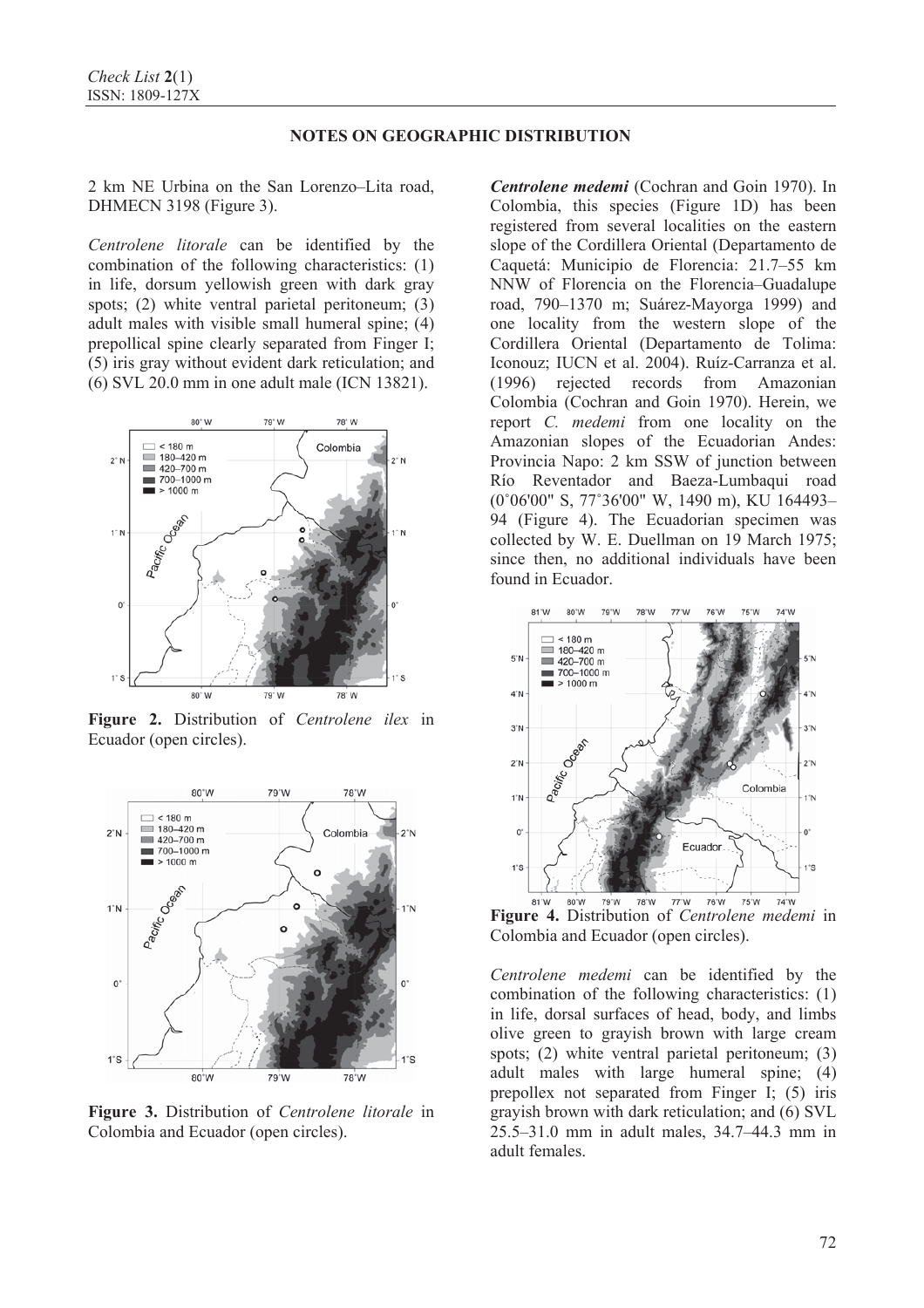*Cochranella albomaculata* (Taylor 1949). This species (Figure 1E) is known from humid lowlands and premontane slopes from northcentral Honduras to western Colombia (IUCN et al. 2004). Herein, we report *C. albomaculata* from the following localities within the Chocó ecoregion in Ecuador: Provincia Imbabura: 6 km SE of Lita (0˚47'41" N, 78˚25'43" W), QCAZ 4324–25. Provincia Esmeraldas: Estero Vicente, an affluent of the Río San Miguel 0˚47'32" N, 79˚11'52" W, 225–275 m), QCAZ 11369–70; Reserva Biológica Canandé (0˚27'4" N, 79˚08'45" W, 700 m), DHMECN 2618–19 (Figure 5).



**Figure 5.** Distribution of *Cochranella albomaculata* in Ecuador (open circles).

*Cochranella albomaculata* can be distinguished from other glass frogs by the following characteristics: (1) in life, dorsal surfaces of head, body, and limbs green with yellow spots; (2) white ventral parietal peritoneum; (3) adult males lack humeral spine; (4) prepollex not separated from Finger I; (5) iris grayish white with dark reticulation; and (6) in two adult males, SVL 22.2–24.0 mm; in three adult females, SVL 27.1– 28.6 mm. It is important to note that, as currently recognized, *Cochranella albomaculata* may represent several species; for example, individuals from Colombia and Ecuador present larger spots on the dorsum than individuals from Central America. A detailed study of the morphological, acoustic, and genetic variation of *C. albomaculata* across its distribution is necessary to identify possible cryptic species.

*Cochranella ametarsia* (Flores 1987). This species (Figure 1F) is known only from two localities in Amazonian Colombia (Departamento de Amazonas: 70 km NNE Puerto Nariño, the headwaters of Río Caiwima, a tributary of the Río Amayaca-Yacu, ca. Amazonas, ca. 3˚20' S, 70˚20' W; near Leticia ca. 4˚15' S, 69˚95' W). In Ecuador, we have found *C. ametarsia* in the Amazonian lowlands at elevations between 210 and 240 m. Localities in Ecuador include: Provincia Orellana: Estación de Biodiversidad Tiputini (0˚39'00" S; 76˚07'58.8" W, 210 m), DFCH-USFQ D162; Provincia Sucumbíos: Puerto Bolívar (0˚05'19" S; 76˚08'31.3" W, 240 m), QCAZ 28138 (Figure 6). One male of *Cochranella ametarsia* (DFCH-USFQ D162) was found on the trunk of a *Ceiba* sp., 7 m above ground level.



**Figure 6.** Distribution of *Cochranella ametarsia* in Colombia and Ecuador (open circles).

*Cochranella ametarsia* can be distinguished from other glass frogs by the combination of the following characteristics: (1) in life, dorsum green with dark spots; (2) white ventral parietal peritoneum; (3) adult males lack humeral spine; (4) tip of prepollex separated from Finger I; (5) iris pale yellow with thin gray reticulation (Figure 1F); and (6) in one adult male, SVL 17.5 mm; in one adult female, SVL 19.7 mm.

The discovery of the above listed glass frogs elevates the total number of centrolenids in Ecuador to 37 species (updated from Coloma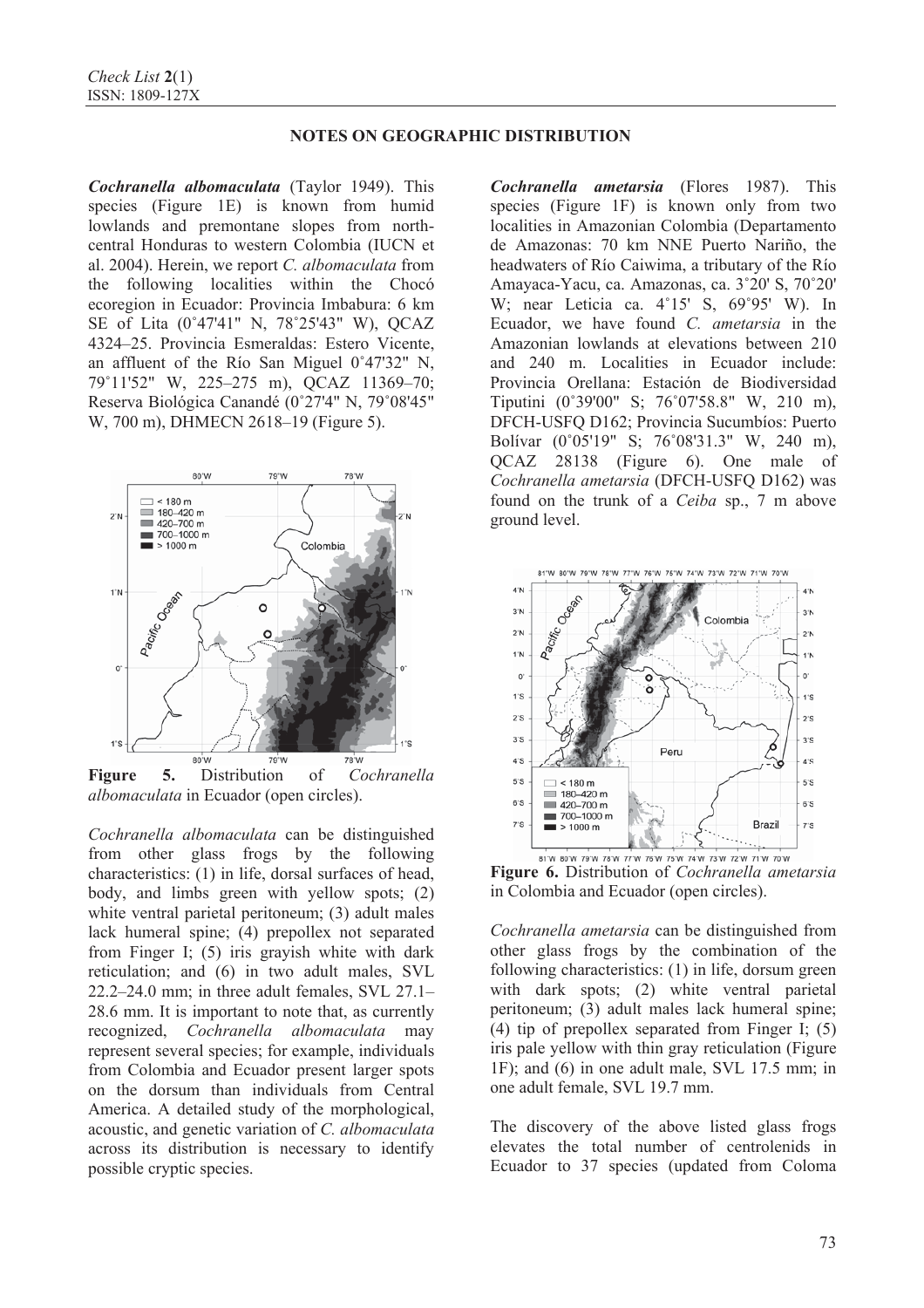2005). Further research is still necessary in relatively unexplored regions, such as the southern Andes and the Chocó region.

### **Acknowledgments**

For comments on this manuscript, we thank L. Trueb. Access to KU and ICN specimens were provided by L. Trueb and J. D. Lynch, respectively. Loans from QCAZ and MCZ were arranged by L. A. Coloma, and J. Rosado and J. Hanken, respectively. JMG´s research was supported by The University of Kansas, the Fundación Numashir para la Conservación de Ecosistemas Amenazados, and a fellowship from the Fundación para la Ciencia y Tecnología del Ecuador (FUNDACYT), under the sponsorship of the Escuela de Ciencias Biológicas of the Pontificia Universidad Católica del Ecuador. DFCH´s studies were supported by the 2002 Research Training Program, National Museum of Natural History, Smithsonian Institution, the Smithsonian Women's Committee, US Fish and Wildlife Service, Universidad San Francisco de Quito, and Ma. E. and L. Heredia. Expedition by the DHMECN to Reserva Canadé and Corredor Awa-Cahi were funded by Fundación Jocotoco and Fundación SIRUA. Research and collecting permits were provided by Ministerio del Ambiente del Ecuador (N033-IC-FAU-DNBAPVS/MA).

# **Literature Cited**

- Cerón, C., W. Palacios, R. Valencia, and R. Sierra. 1999. Las formaciones naturales de la costa del Ecuador. Pp. 55–78. In R. Sierra (ed.), Propuesta Preliminar de un Sistema de Clasificación de Vegetación para el Ecuador Continental. Proyecto INEFAN/GEF-BIRF and EcoCiencia. Quito, Ecuador.
- Coloma, L. A. 2005. Anfibios de Ecuador. Version 2.0 (29 October 2005). Museo de Zoología, Pontificia Universidad Católica del Ecuador. Quito, Ecuador. Accessible at: http://www.puce.edu.ec/zoologia/vertebrados/ amphibiawebec/index.html. Captured on 24 January 2006.
- Darst, C. R. and D. C. Cannatella. 2004. Novel relationships among hyloid frogs inferred from 12S and 16S mitochondrial DNA

sequences. Molecular Phylogenetics and Evolution 31: 462–475.

- Duellman W. E. 1980. The identity of *Centrolenella grandisonae* Cochran and Groin (Anura: Centrolenidae). Transactions of the Kansas Academy of Sciences 83: 26–32.
- Duellman W. E. 1981. Three new species of centrolenid frogs from the pacific versant of Ecuador and Colombia. Occasional Papers, Museum of Natural History, University of Kansas 88: 1–9.
- Flores, G. 1985. A new *Centrolenella* (Anura) from Ecuador, with comments on nuptial pads and prepollical spines in *Centrolenella.* Journal of Herpetology 13: 313–320.
- Flores, G. 1987. A new *Centrolenella* from the Amazonian lowlands of Colombia*.* Journal of Herpetology 21: 185–190.
- Flores G. and R. W. McDiarmid. 1989. Two new species of South American *Centrolenella* (Anura: Centrolenidae) related to *C. mariae.* Herpetologica 45: 401–411.
- Grant, T. and M. Morales. 2004. *Centrolene litorale*. In: IUCN 2004. 2004 IUCN Red List of Threatened Species. Accessible at: http://www.redlist.org. Captured on 18 December 2005.
- Guayasamin, J. M. and E. Bonaccorso. 2004. A new species of glass frog (Centrolenidae: *Cochranella*) from the lowlands of northwestern Ecuador, with comments on the *Cochranella granulosa* group. Herpetologica 60: 85–94.
- IUCN, Conservation International, and NatureServe. 2004. Global Amphibian Assessment. Accessible at: http://www.globalamphibians.org. Captured on 15 January 2006.
- Lynch, J. D. and W. E. Duellman. 1973. A review of the centrolenid frogs of Ecuador, with descriptions of new species*.* Occasional Papers, Museum of Natural History, University of Kansas 16: 1–66.
- Ruíz-Carranza, P. M. and J. D. Lynch. 1991. Ranas Centrolenidae de Colombia I: propuesta de una nueva clasificación genérica*.* Lozania 57: 1–30.